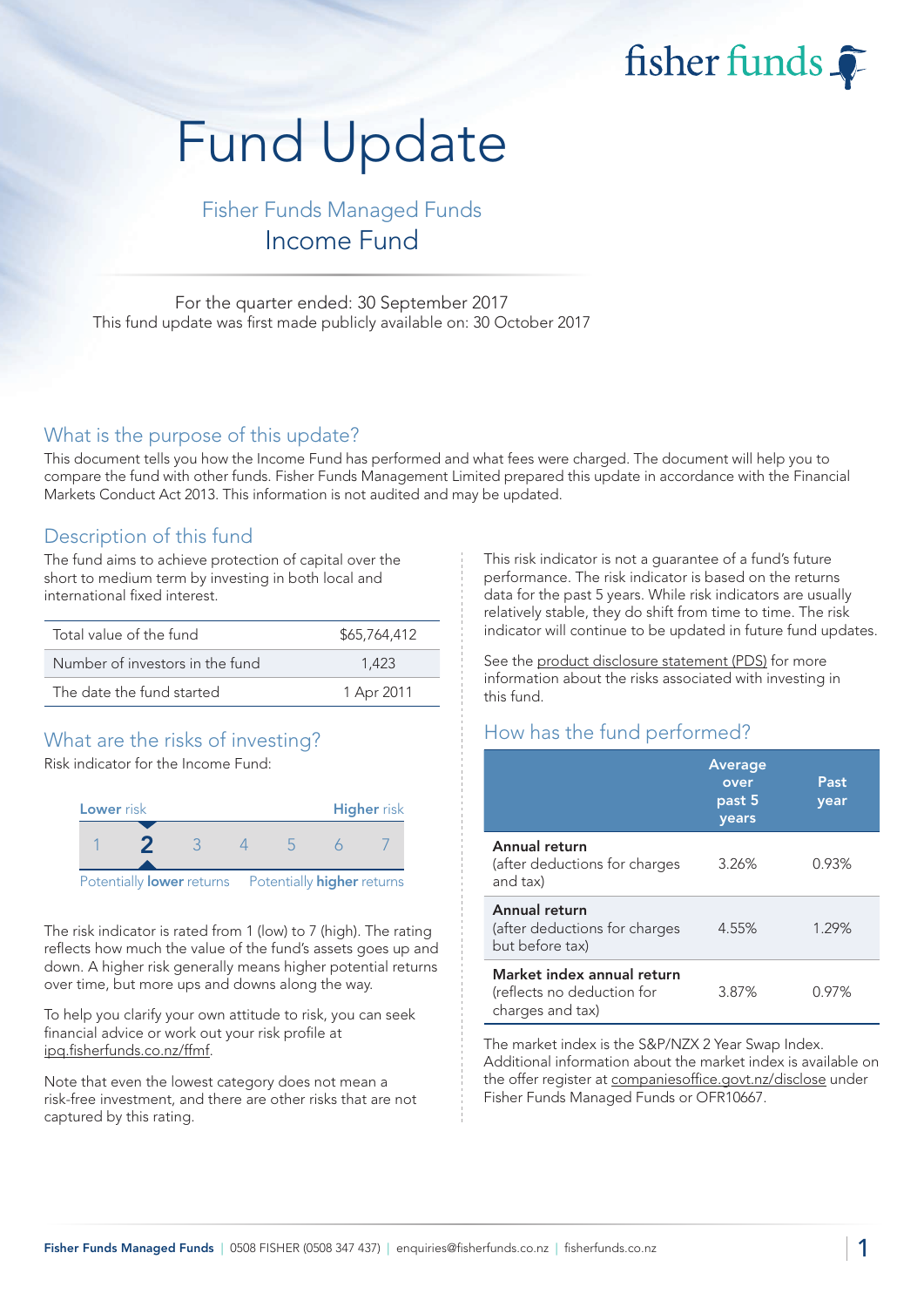# Annual return graph



This shows the return after fund charges and tax for each year ending 31 March since the fund started. The last bar shows the average annual return since the fund started, up to 30 September 2017.

Important: This does not tell you how the fund will perform in the future.

Returns in this update are after tax at the highest prescribed investor rate (PIR) of tax for an individual New Zealand resident. Your tax may be lower. The market index return reflects no deduction for charges and tax.

#### What fees are investors charged?

Investors in the Income Fund are charged fund charges. In the year to 31 March 2017 these were:

|                                                | % of net asset value |
|------------------------------------------------|----------------------|
| <b>Total fund charges</b>                      | 1.68%                |
| Which are made up of:                          |                      |
| Total management and<br>administration charges | 1.68%                |
| Including:                                     |                      |
| Manager's basic fee                            | 1.02%                |
| Other management and<br>administration charges | 0.27%                |
| Total performance-based fees <sup>1</sup>      | $0.39\%$             |

Small differences in fees and charges can have a big impact on your investment over the long term.

## Example of how this applies to an investor

Katie had \$10,000 in the fund at the start of the year and did not make any further contributions. At the end of the year, Katie received a return after fund charges were deducted of \$93 (that is 0.93% of her initial \$10,000). Katie did not pay other charges. This gives Katie a total return after tax of \$93 for the year.

### What does the fund invest in?

#### Actual investment mix

This shows the types of assets that the fund invests in.



#### Target investment mix

This shows the mix of assets that the fund generally intends to invest in.